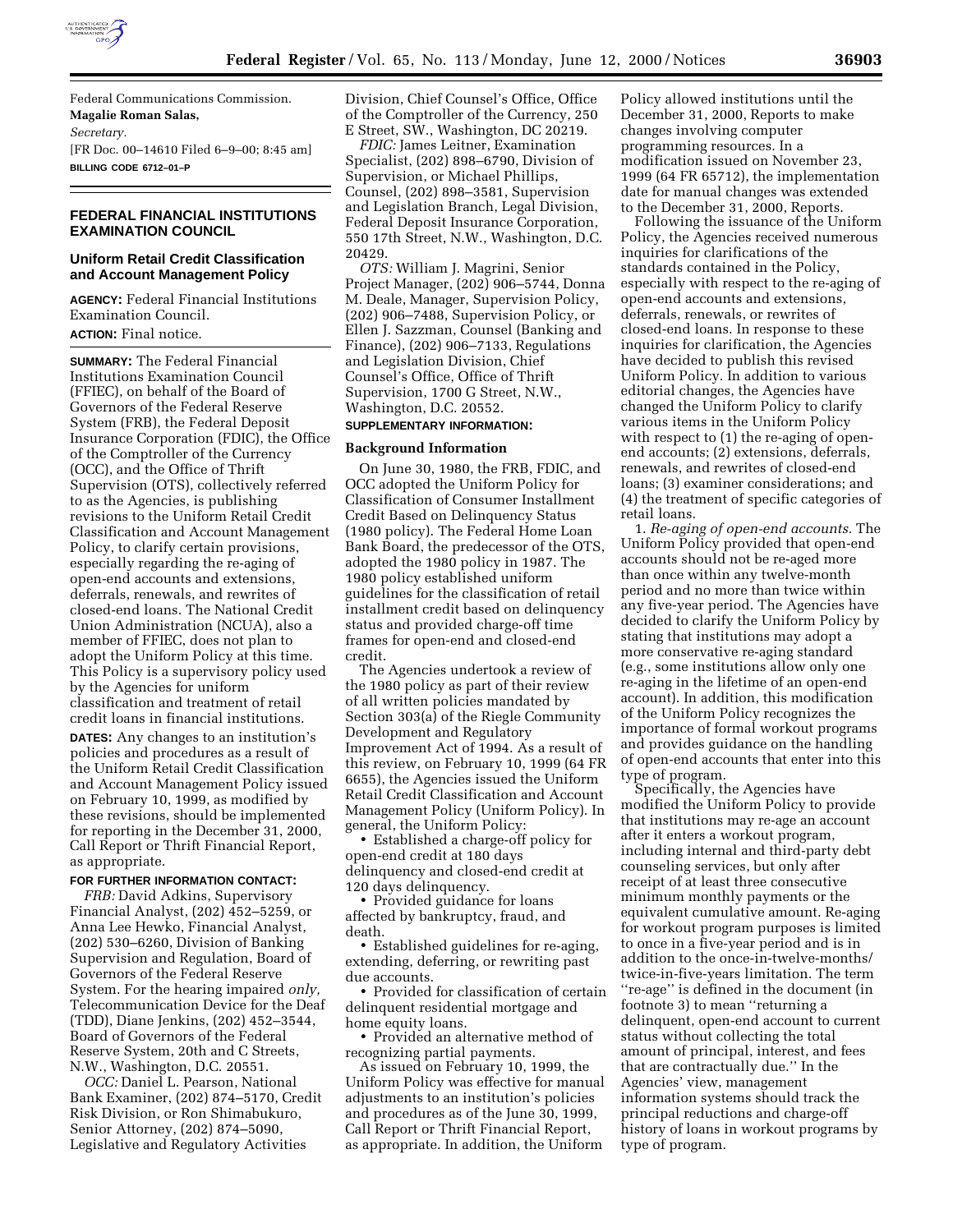2. *Extensions, deferrals, renewals, and rewrites of closed-end loans.* The Agencies have modified the Uniform Policy to provide that institutions should adopt and adhere to explicit standards that control the use of extensions, deferrals, renewals, and rewrites of closed-end loans. Such standards would be based on the borrower's willingness and ability to repay the loan and would limit number and frequency of such treatment of closed-end loans. The Agencies have also defined the terms ''extension,'' ''deferral,'' ''renewal,'' and ''rewrite.''

This modification of the Uniform Policy states that institutions should adopt standards that prohibit additional advances that finance the unpaid interest and fees. The Agencies have added guidance that comprehensive and effective risk management, reporting, and internal controls be established and maintained to support the collection process and to ensure timely recognition of losses.

3. *Examination considerations.* The Agencies have added guidance that an examiner may classify retail portfolios, or segments thereof, where underwriting standards are weak and present unreasonable credit risk and may criticize account management practices that are deficient.

Adoption of the Uniform Policy may affect an institution's timing and measurement of probable loan losses that have been incurred. As a result of changes the Uniform Policy made to the 1980 policy, an institution may need to adjust its loan loss allowance to reflect any shortening in its time frame for recording charge-offs. Moreover, a larger allowance may be necessary if an institution's charge-off practices are different than the new guidelines for accounts of deceased persons and accounts of borrowers in bankruptcy.

4. *Treatment of specific categories of retail loans.* These modifications to the Uniform Policy clarified the Policy's treatment of various categories of retail loans:

• Regarding retail loans that are due to be charged off, in lieu of charging off the entire loan balance, loans with nonreal estate collateral may be written down to the value of the collateral, less cost to sell, if repossession of collateral is assured and in process.

• For open- and closed-end loans secured by one-to four-family residential real estate, a current assessment of value should be made no later than 180 days past due, and any outstanding loan balance in excess of the value of the property, less cost to sell, should be charged off. The Agencies removed the condition in the

Uniform Policy that such assessment would be required when a residential or home equity loan is 120 days past due.

• Loans in bankruptcy with collateral may be written down to the value of the collateral, less cost to sell.

As modified, the Uniform Policy now reads as follows:

# **Uniform Retail Credit Classification and Account Management Policy 1**

The Uniform Retail Credit Classification and Account Management Policy establishes standards for the classification and treatment of retail credit in financial institutions. Retail credit consists of open- and closed-end credit extended to individuals for household, family, and other personal expenditures, and includes consumer loans and credit cards. For purposes of this policy, retail credit also includes loans to individuals secured by their personal residence, including first mortgage, home equity, and home improvement loans. Because a retail credit portfolio generally consists of a large number of relatively small-balance loans, evaluating the quality of the retail credit portfolio on a loan-by-loan basis is inefficient and burdensome for the institution being examined and for examiners.

Actual credit losses on individual retail credits should be recorded when the institution becomes aware of the loss, but in no case should the chargeoff exceed the time frames stated in this policy. This policy does not preclude an institution from adopting a more conservative internal policy. Based on

Although the Board of Governors of the Federal Reserve System, Federal Deposit Insurance Corporation, Office of the Comptroller of the Currency, and Office of Thrift Supervision do not require institutions to adopt identical classification definitions, institutions should classify their assets using a system that can be easily reconciled with the regulatory classification system.

collection experience, when a portfolio's history reflects high losses and low recoveries, more conservative standards are appropriate and necessary.

The quality of retail credit is best indicated by the repayment performance of individual borrowers. Therefore, in general, retail credit should be classified based on the following criteria:

• Open- and closed-end retail loans past due 90 cumulative days from the contractual due date should be classified Substandard.

• Closed-end retail loans that become past due 120 cumulative days and openend retail loans that become past due 180 cumulative days from the contractual due date should be classified Loss and charged off.2 In lieu of charging off the entire loan balance, loans with non-real estate collateral may be written down to the value of the collateral, less cost to sell, if repossession of collateral is assured and in process.

• One- to four-family residential real estate loans and home equity loans that are past due 90 days or more with loanto-value ratios greater than 60 percent should be classified Substandard. Properly secured residential real estate loans with loan-to-value ratios equal to or less than 60 percent are generally not classified based solely on delinquency status. Home equity loans to the same borrower at the same institution as the senior mortgage loan with a combined loan-to-value ratio equal to or less than 60 percent need not be classified. However, home equity loans where the institution does not hold the senior mortgage, that are past due 90 days or more should be classified Substandard, even if the loan-to-value ratio is equal to, or less than, 60 percent.

For open- and closed-end loans secured by residential real estate, a current assessment of value should be made no later than 180 days past due. Any outstanding loan balance in excess of the value of the property, less cost to sell, should be classified Loss and charged off.

• Loans in bankruptcy should be classified Loss and charged off within

Open-end retail accounts that are placed on a fixed repayment schedule should follow the chargeoff time frame for closed-end loans.

<sup>1</sup>The agencies' classifications used for retail credit are Substandard, Doubtful, and Loss. These are defined as follows: Substandard: An asset classified Substandard is protected inadequately by the current net worth and paying capacity of the obligor, or by the collateral pledged, if any. Assets so classified must have a well-defined weakness or weaknesses that jeopardize the liquidation of the debt. They are characterized by the distinct possibility that the institution will sustain some loss if the deficiencies are not corrected. Doubtful: An asset classified Doubtful has all the weaknesses inherent in one classified Substandard with the added characteristic that the weaknesses make collection or liquidation in full, on the basis of currently existing facts, conditions, and values, highly questionable and improbable. Loss: An asset, or portion thereof, classified Loss is considered uncollectible, and of such little value that its continuance on the books is not warranted. This classification does not mean that the asset has absolutely no recovery or salvage value; rather, it is not practical or desirable to defer writing off an essentially worthless asset (or portion thereof), even though partial recovery may occur in the future.

 $\,{}^2$  For operational purposes, whenever a charge-off is necessary under this policy, it should be taken no later than the end of the month in which the applicable time period elapses. Any full payment received after the 120- or 180-day charge-off threshold, but before month-end charge-off, may be considered in determining whether the charge-off remains appropriate.

OTS regulation 12 CFR 560.160(b) allows savings institutions to establish adequate (specific) valuation allowances for assets classified Loss in lieu of charge-offs.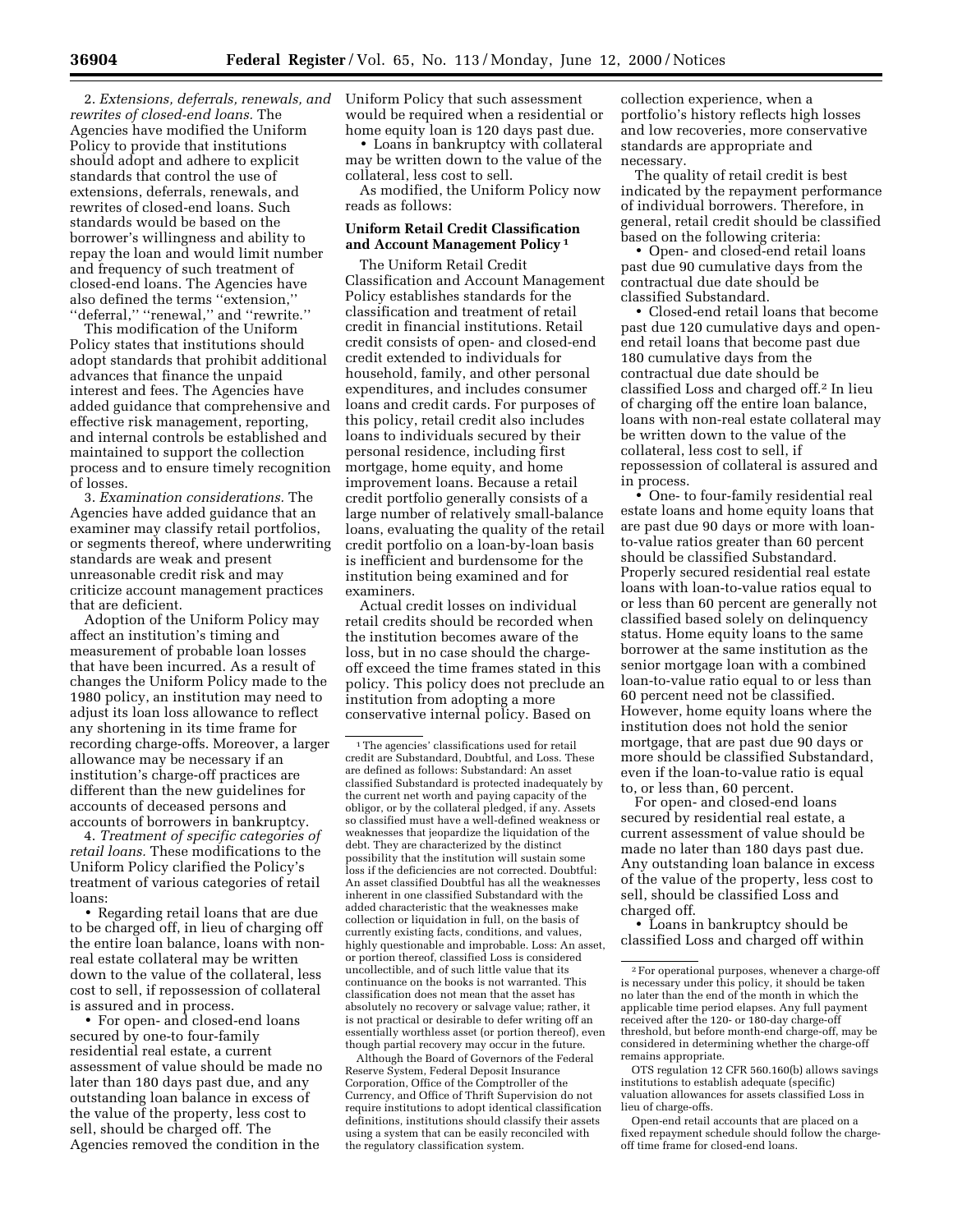60 days of receipt of notification of filing from the bankruptcy court or within the time frames specified in this classification policy, whichever is shorter, unless the institution can clearly demonstrate and document that repayment is likely to occur. Loans with collateral may be written down to the value of the collateral, less cost to sell. Any loan balance not charged off should be classified Substandard until the borrower re-establishes the ability and willingness to repay for a period of at least six months.

• Fraudulent loans should be classified Loss and charged off no later than 90 days of discovery or within the time frames adopted in this classification policy, whichever is shorter.

• Loans of deceased persons should be classified Loss and charged off when the loss is determined or within the time frames adopted in this classification policy, whichever is shorter.

## *Other Considerations for Classification*

If an institution can clearly document that a past due loan is well secured and in the process of collection, such that collection will occur regardless of delinquency status, then the loan need not be classified. A well-secured loan is collateralized by a perfected security interest in, or pledges of, real or personal property, including securities with an estimable value, less cost to sell, sufficient to recover the recorded investment in the loan, as well as a reasonable return on that amount. In the process of collection means that either a collection effort or legal action is proceeding and is reasonably expected to result in recovery of the loan balance or its restoration to a current status, generally within the next 90 days.

# *Partial Payments on Open-and Closed-End Credit*

Institutions should use one of two methods to recognize partial payments. A payment equivalent to 90 percent or more of the contractual payment may be considered a full payment in computing past due status. Alternatively, the institution may aggregate payments and give credit for any partial payment received. For example, if a regular installment payment is \$300 and the borrower makes payments of only \$150 per month for a six-month period, the loan would be \$900 (\$150 shortage times six payments), or three full months past due. An institution may use either or both methods in its portfolio, but may not use both methods simultaneously with a single loan.

# **Re-Aging, Extensions, Deferrals, Renewals, and Rewrites 3**

Re-aging of open-end accounts, and extensions, deferrals, renewals, and rewrites of closed-end loans can be used to help borrowers overcome temporary financial difficulties, such as loss of job, medical emergency, or change in family circumstances like loss of a family member. A permissive policy on reagings, extensions, deferrals, renewals, or rewrites can cloud the true performance and delinquency status of the portfolio. However, prudent use is acceptable when it is based on a renewed willingness and ability to repay the loan, and when it is structured and controlled in accordance with sound internal policies.

Management should ensure that comprehensive and effective risk management and internal controls are established and maintained so that reages, extensions, deferrals, renewals, and rewrites can be adequately controlled and monitored by management and verified by examiners. The decision to re-age, extend, defer, renew, or rewrite a loan, like any other modification of contractual terms, should be supported in the institution's management information systems. Adequate management information systems usually identify and document any loan that is re-aged, extended, deferred, renewed, or rewritten, including the number of times such action has been taken. Documentation normally shows that the institution's personnel communicated with the borrower, the borrower agreed to pay the loan in full, and the borrower has the ability to repay the loan. To be effective, management information systems should also monitor and track the volume and performance of loans that have been re-aged, extended, deferred, renewed, or rewritten and/or placed in a workout program.

### *Open-End Accounts*

Institutions that re-age open-end accounts should establish a reasonable written policy and adhere to it. To be considered for re-aging, an account should exhibit the following:

• The borrower has demonstrated a renewed willingness and ability to repay the loan.

• The account has existed for at least nine months.

• The borrower has made at least three consecutive minimum monthly payments or the equivalent cumulative amount. Funds may not be advanced by the institution for this purpose.

Open-end accounts should not be reaged more than once within any twelvemonth period and no more than twice within any five-year period. Institutions may adopt a more conservative re-aging standard; for example, some institutions allow only one re-aging in the lifetime of an open-end account. Additionally, an over-limit account may be re-aged at its outstanding balance (including the over-limit balance, interest, and fees), provided that no new credit is extended to the borrower until the balance falls below the predelinquency credit limit.

Institutions may re-age an account after it enters a workout program, including internal and third-party debt counseling services, but only after receipt of at least three consecutive minimum monthly payments or the equivalent cumulative amount, as agreed upon under the workout or debt management program. Re-aging for workout purposes is limited to once in a five-year period and is in addition to the once in twelve-months/twice in fiveyear limitation described above. To be effective, management information systems should track the principal reductions and charge-off history of loans in workout programs by type of program.

### *Closed-End Loans*

Institutions should adopt and adhere to explicit standards that control the use of extensions, deferrals, renewals, and rewrites of closed-end loans. The standards should exhibit the following:

• The borrower should show a renewed willingness and ability to repay the loan.

• The standards should limit the number and frequency of extensions, deferrals, renewals, and rewrites.

• Additional advances to finance unpaid interest and fees should be prohibited.

Management should ensure that comprehensive and effective risk management, reporting, and internal controls are established and maintained

<sup>3</sup>These terms are defined as follows. Reage: Returning a delinquent, open-end account to current status without collecting the total amount of principal, interest, and fees that are contractually due. Extension: Extending monthly payments on a closed-end loan and rolling back the maturity by the number of months extended. The account is shown current upon granting the extension. If extension fees are assessed, they should be collected at the time of the extension and not added to the balance of the loan. Deferral: Deferring a contractually due payment on a closed-end loan without affecting the other terms, including maturity, of the loan. The account is shown current upon granting the deferral. Renewal: Underwriting a matured, closed-end loan generally at its outstanding principal amount and on similar terms. Rewrite: Underwriting an existing loan by significantly changing its terms, including payment amounts, interest rates, amortization schedules, or its final maturity.